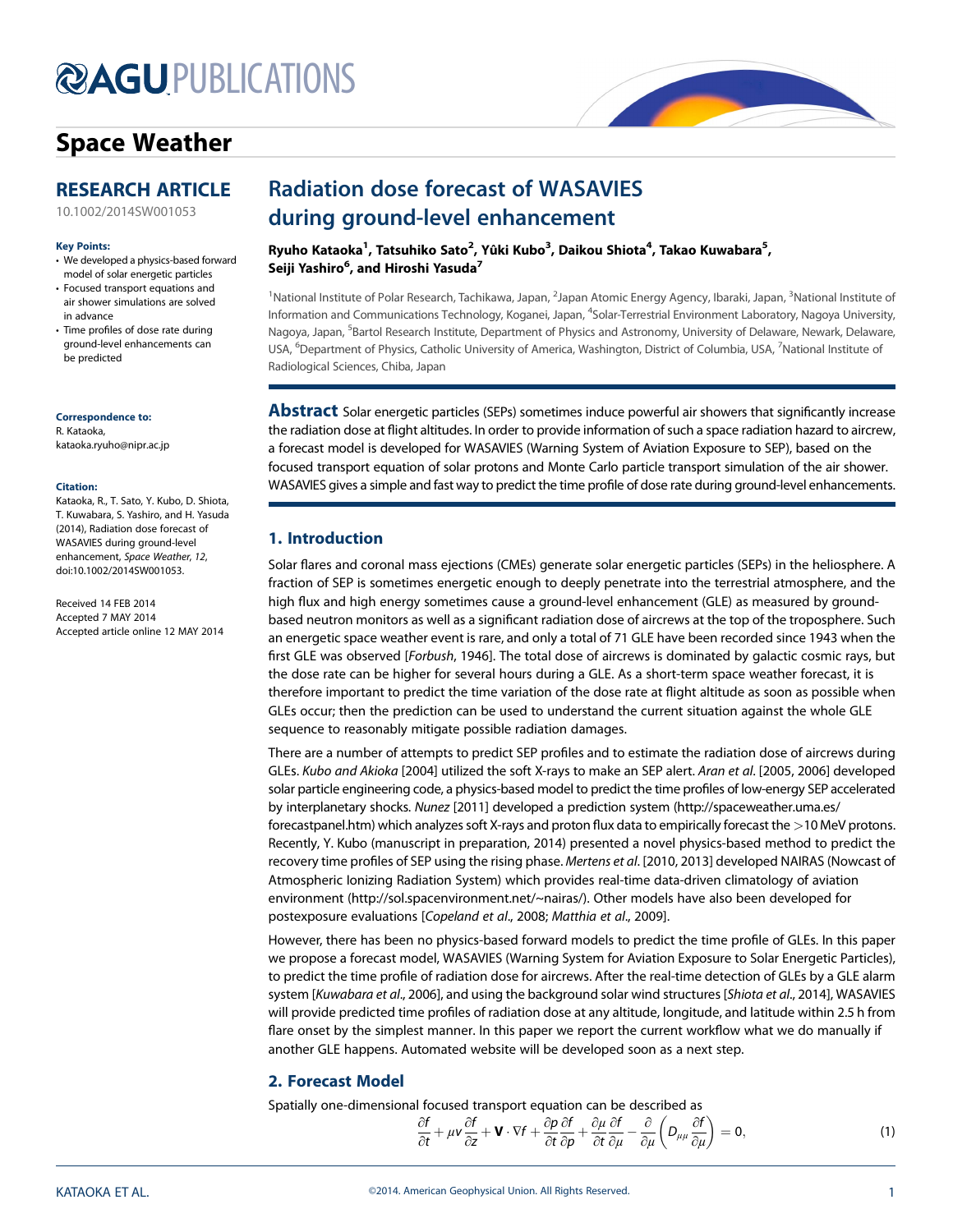

Figure 1. Injection profiles IP1 (solid), IP2 (dashed), and IP3 (dotted) as inverse Gaussian distributions. The most impulsive injection profile (IP1) is selected from the most impulsive event of GLE69 with the mean of 0.15 h and standard deviation of 0.075 h for the inverse Gaussian, and 5 times and 10 times longer time scales with fixed ratio of two for the mean and standard deviation are selected for IP2 and IP3, respectively.

where  $z$ ,  $p$ ,  $v$ , and  $\mu$  are particle position measured along a magnetic field line, momentum intensity, speed, and pitch angle cosine, respectively. The gyrotropic phase space density  $f$  is a function of  $z$ ,  $p, \mu$ , and time t. **V** and  $D_{\mu\mu}$  denote the solar wind velocity and pitch angle scattering coefficient, respectively. In the left-hand side of equation (1), the second to sixth terms describe particle streaming, convection by the solar wind, adiabatic deceleration, pitch angle change due to adiabatic focusing and diverging solar wind, and pitch angle scattering, respectively. It is assumed that the parallel mean free path  $\lambda_{\parallel}$  can be written as [Jokipii, 1966; Beeck and Wibberenz, 1986]

$$
\lambda_{\parallel} = \frac{3v}{8} \int_{-1}^{+1} \frac{(1 - \mu^2)^2}{D_{\mu\mu}} d\mu, \tag{2}
$$

and the radial mean free path  $\lambda_r$  can be defined as

$$
\lambda_r = \lambda_{\parallel} \cos^2 \varphi, \tag{3}
$$

where  $\varphi$  is the angle between the local magnetic field direction and the radial direction. The radial mean free path is assumed to be constant across the entire interplanetary space [Bieber et al., 1994]. There are several works to reproduce observations very well using this assumption [e.g., Dröge, 2000; Qin et al., 2006].

The focused transport equation (1) was solved to obtain the time variation of the normalized proton flux at the Earth position for 18 pitch angle directions with 15 energy channels ranging from 80 MeV to 9.1 GeV. The simulated results of proton flux using several different parameter sets of mean free path and injection profile are then saved to be promptly used for air shower simulation. The injection profile at the inner boundary is expressed as an inverse Gaussian distribution (Y. Kubo, manuscript in preparation, 2014) as shown in Figure 1. The inverse Gaussian distribution is related to a diffusion process. If energetic particles are injected impulsively at a specific position in the lower corona and move outward at a constant drift rate accompanied by diffusion, the escaped particles at a specific distance in the upper corona are inverse Gaussian distributed in time. Therefore, we adopt the inverse Gaussian distribution as the particle injection time profile.

We fixed the initial power law slope of  $-6$  in the differential rigidity spectrum, which is a typical value of GLEs [Shea and Smart, 2012; Oh et al., 2012]. The inner boundary is at 0.05 AU, and the outer boundary is at 80 AU. The location of the inner boundary is somewhat far from the realistic releasing point of 3 solar radii [Gopalswamy et al., 2012], but it does not essentially affect the obtained results in this simulation. We also fix



Figure 2. An example of simulated 80 MeV proton flux for the mean free path of 0.4 AU at 1.0 GeV protons with injection profiles of IP1 (solid), IP2 (dashed), and IP3 (dotted). Normalized observed profile (diamonds) is given from GLE63, which is best fitted by IP3.

the solar wind speed of 400 km/s and 800 km/s to determine the Parker spiral for typical and fast background events, respectively. The difference in the solar wind speed does not cause essential difference in the time profile and only affect the pitch angle distribution of the differential flux.

Observation data of GOES SEM P6 channel (80–165 MeV proton flux) is available for a total of 16 GLE events in solar cycle 23. In this paper we assumed the differential flux of the P6 channel as the approximate differential flux at 80 MeV for simplicity. As shown in Figure 1, three types of injection profiles (IP1, IP2, and IP3) are simulated to categorize the time profiles of the GLEs and to find the best fitted injection profile. Figure 2 shows example that GLE63 is best fitted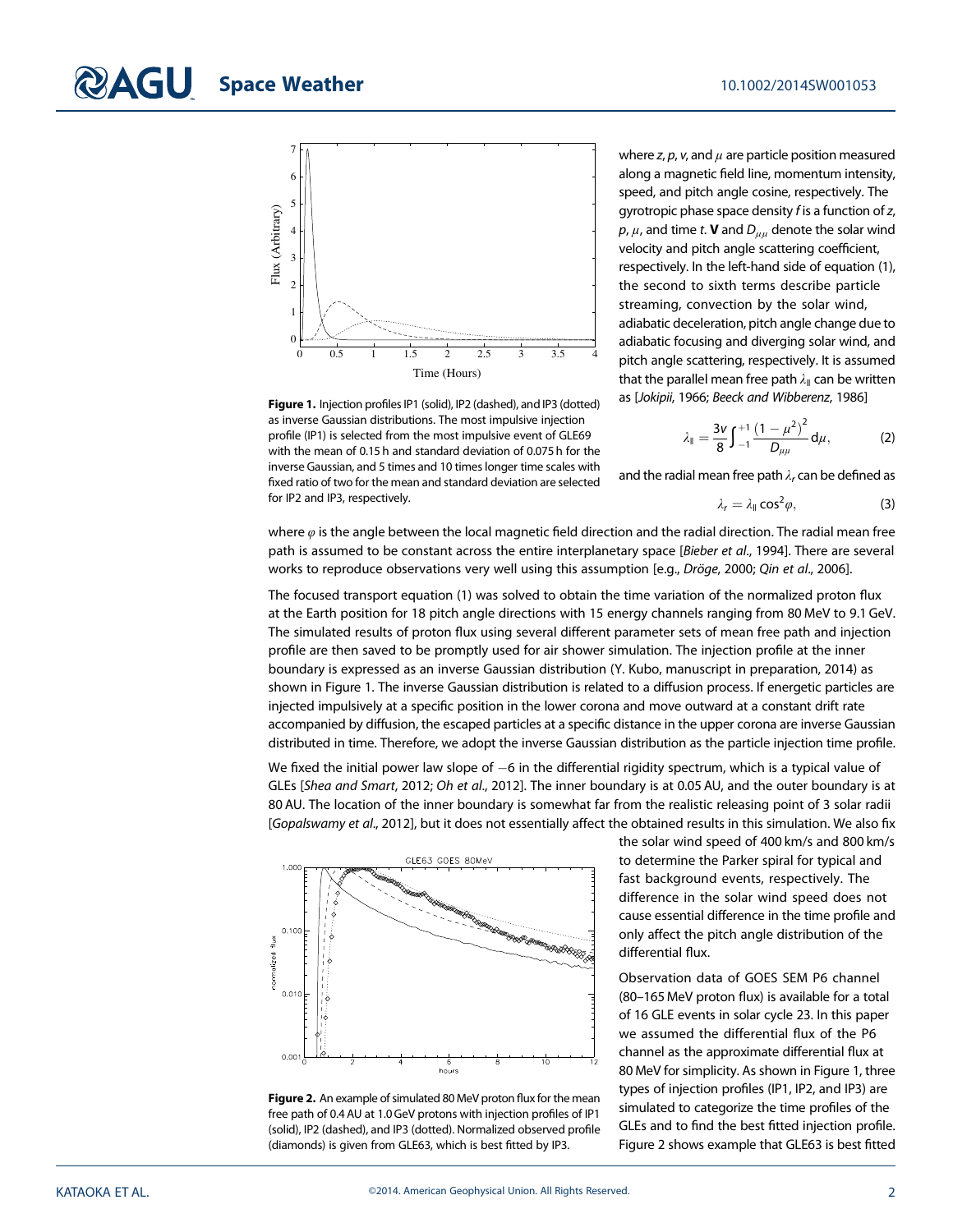

Figure 3. Scatterplot for the injection profiles against the heliolongitude of flares. Dotted areas show the possible selection of injection profiles for a given heliolongitude. GLE numbers and the time interval (in hours) between the flare onset and GOES 80 MeV flux peak are shown above and below, respectively.

by IP3. Simulated proton flux at 80 MeV is pitch angle averaged and is compared with the observed time profile to find best fitted parameters of injection profile and mean free path. It is found that the mean free path of 0.4 AU can be used as a typical value for all of the GLEs in solar cycle 23. Here we use the Parker spiral with the solar wind speed of 400 km/s rather than 800 km/s as the typical background [see Masson et al., 2012, Table 1] to evaluate the correlation coefficient for all of the events. We simply use the flare onset time [Gopalswamy et al., 2012, Table 1] minus 8.3 min as the zero time for our simulations. It is also found that the injection profile depends on the longitude of flare site (Figure 3), and we have a good reason to select the most impulsive one for well-connected

position, and less impulsive one for others. Further, we can select the most probable injection profile even when the flare longitude is close to 60° and we have all three possible injection profiles, by comparing with realtime neutron monitor data of GLE-alarm system [Kuwabara et al., 2006] about the rising phase of GLEs. The importance of the careful choice of injection profile and the quantitative difference for the different profiles are described in section 4.

Gyromotion of negatively charged protons at energy ranging from 80 MeV to 10 GeV is calculated in an empirical magnetic field [Tsyganenko, 1989] to estimate the asymptotic direction [Smart et al., 2000]. The T89 model gives a realistic enough magnetosphere at certain universal time and is simply parameterized by the  $Kp$  index, i.e., 3 h geomagnetic activity index, which is the best appropriate for our purpose of prediction without detailed information of interplanetary magnetic field in the near future. From the top of atmosphere of 80 km altitude at a target position of geographical coordinate system (latitude and longitude), a negatively charged proton is vertically launched, and the gyromotion by the Lorentz force is simply calculated using a standard fourth-order Runge-Kutta method until the particle exits the 10  $R<sub>F</sub>$  distance from the center of the Earth. The exit point is recorded to estimate the asymptotic direction, and the simulated differential flux at the asymptotic direction is sampled as the differential flux of the top of the atmosphere at the target position, assuming the same flux in the space and the top of atmosphere. If the negatively charged proton is trapped in the magnetosphere, we insert zero flux. The corresponding differential proton fluxes are then assumed as isotropic at the top of atmosphere. They are converted to the aircrew doses at any flight condition using the response function [Sato et al., 2013a], which was developed on the basis of air shower simulation performed by a Monte Carlo Particle and Heavy Ion Transport code System [Sato et al., 2013b].



Figure 4. Approximate linear relationship between GOES X-ray (0.1–0.8 nm) flare amplitude and peak flux of GOES P6 (80–165 MeV) proton flux of the event.

## 3. Workflow of WASAVIES

The physics-based forward model as shown in section 2 works just after the detection of GLE onset by the GLE alarm system [Kuwabara et al., 2006]. We use the reconstructed solar wind structures [Shiota et al., 2014] in real time by Space-weather-forecast-Usable System Anchored by Numerical Operations and Observations (SUSANOO) project [\(http://st4a.stelab.nagoya-u.](http://st4a.stelab.nagoya‐u.ac.jp/susanoo/) [ac.jp/susanoo/\)](http://st4a.stelab.nagoya‐u.ac.jp/susanoo/) to select the slow- or fast-type Parker spiral for the pitch angle sampling, and we use the current  $Kp$  index to make the T89 magnetic field. The mean free path of 1 GeV proton is fixed at 0.4 AU, and Figure 3 gives the possible injection profiles by dotted areas for a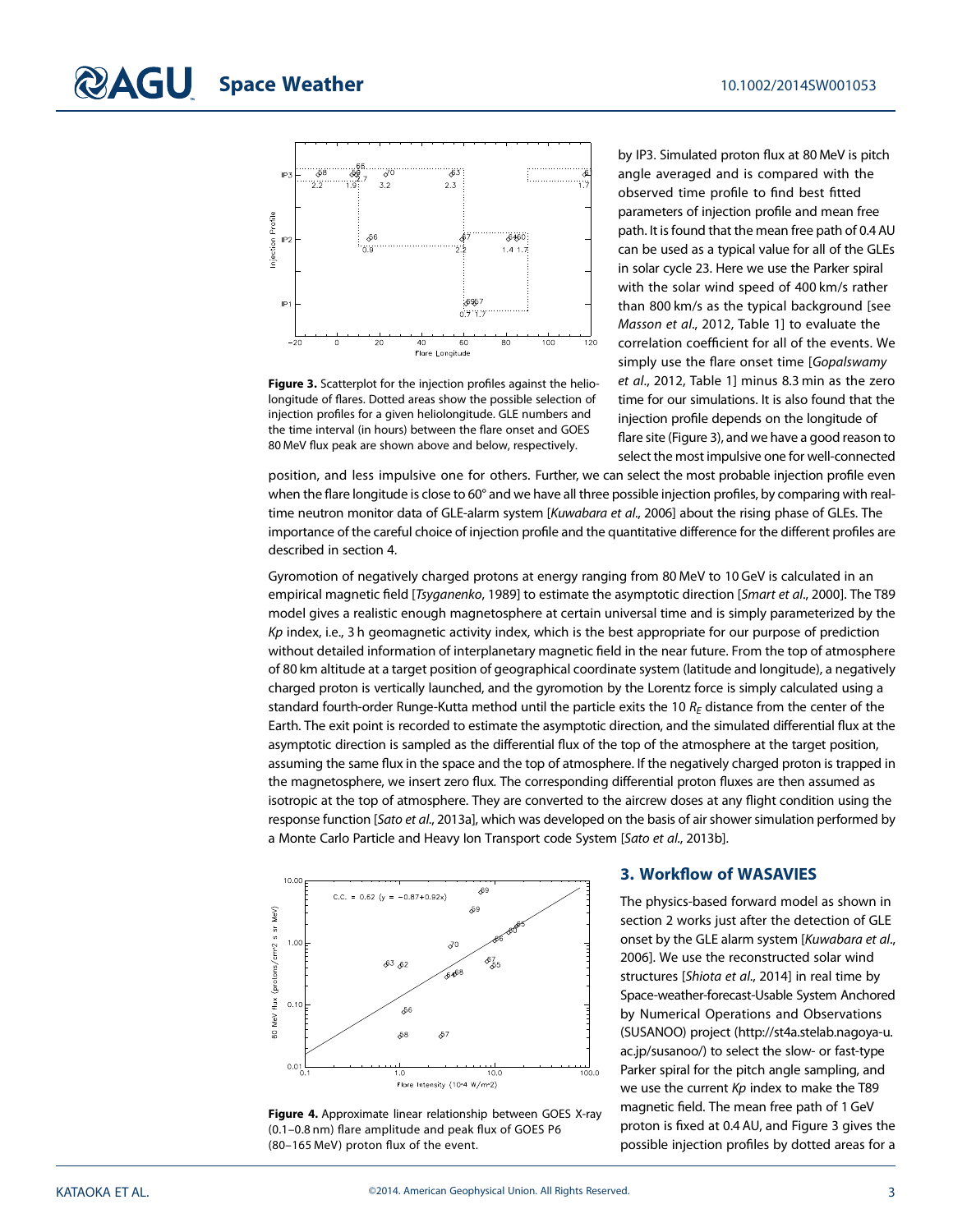

Figure 5. Simulated (solid curve) and observed (diamonds) increase count rate of neutron monitors at Oulu, Thule, McMurdo, and Newark during the GLE69 (61° heliolongitude).

given heliolongitude. However, the physics-based model shown in section 2 gives only the normalized time profile, and the amplitude must be given independently. The fastest and simplest way to calibrate the amplitude is to use the empirical relationship between the peak value of 80 MeV protons flare size (Figure 4). This gives the amplitude correction and provisional prediction of time profiles in half an hour. Slower but more accurate way is to directly use the observed peak value of real-time 80 MeV proton flux of GOES



Figure 6. Simulated (solid curve: IP2, dotted curve: IP3) and observed (diamonds) increase count rate of neutron monitors at Oulu, Thule, McMurdo, and Newark during the GLE70 (23° heliolongitude).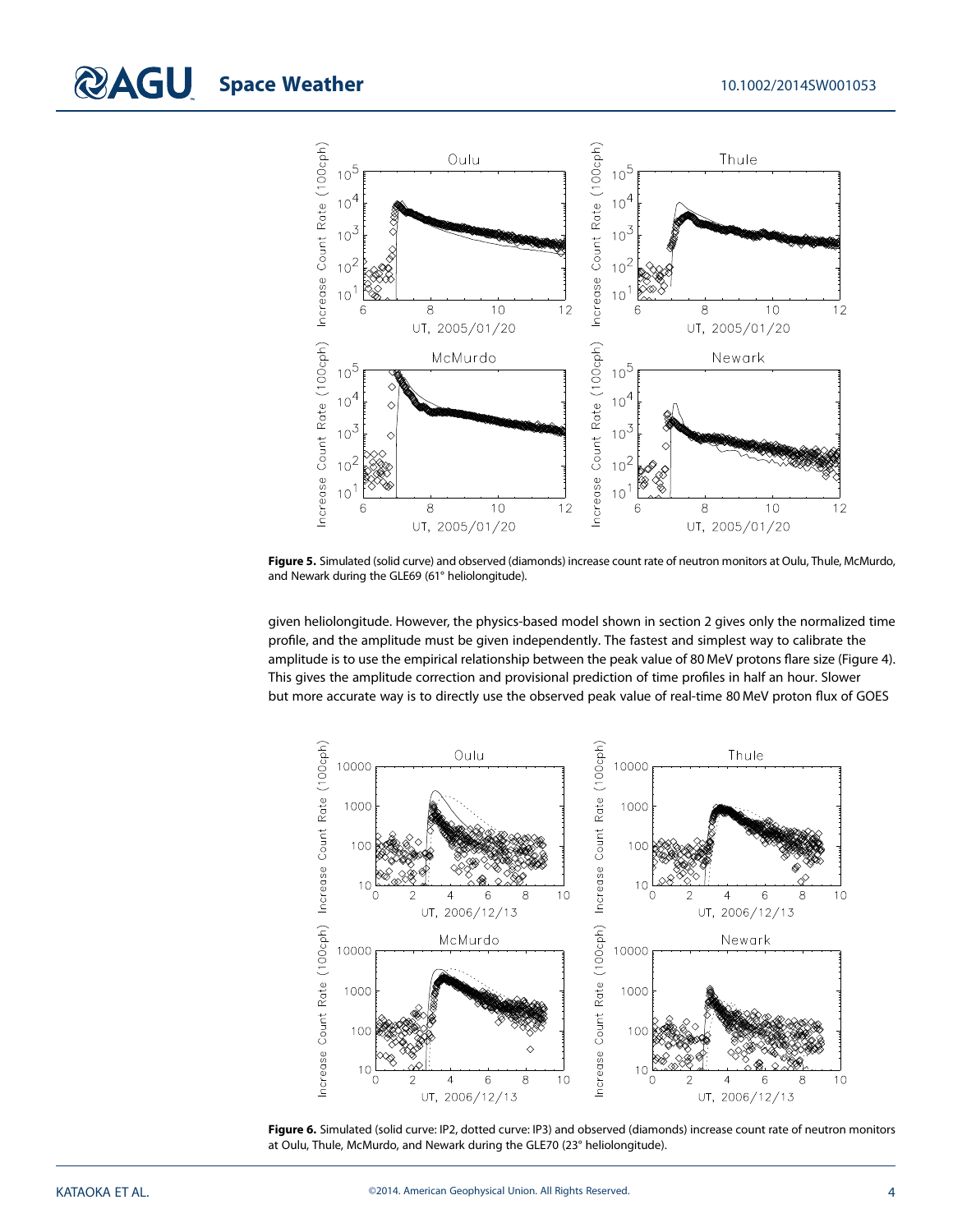

Figure 7. Other minor GLE events as observed (diamonds) at Oulu station during GLE 55 (63°), GLE 59 (7°), GLE 60 (85°), and GLE 64 (81° heliolongitude). Solid and dotted curves show the simulated profiles by WASAVIES using IP2 and IP3, respectively.

SEM P6 channel. It depends on the event, but the peak flux is typically observed within 2.5 h after the flare onset during solar cycle 23 as shown in the numbers (in hours) below triangles in Figure 3.

#### 4. Evaluation and Limitation

In order to evaluate the errors and limitations of WASAVIES, especially to judge the asymmetry of dose rate over the world, we made some comparisons of our prediction time profiles with the observed data at several neutron monitors of which the high-resolution data are available for this study. For the strongest event of GLE69, it is shown that WASAVIES gives reasonable prediction of the time profile with the error of a factor of 2 (Figure 5). A post event analysis for GLE70 is shown in Figure 6. It is found that the parameter IP2 (solid curve) shows a better agreement for ground-based neutron monitor data, although IP3 (dotted curve) was the best fitted injection profile using the GOES P6 data. This example shows the importance of using real-time neutron monitor data to mitigate the prediction error of WASAVIES.

The simulated results by WASAVIES are also checked for all of the other minor GLEs as observed by Oulu station (GLE 55, 59, 60, and 64) during the solar cycle 23 (Figure 7). The onset and peak timing has an error of an order of 30 min, and the amplitude error is within a factor of 2. It is also found that the slowly declining profile of GLE55 can be fitted by only significantly changing the injection profile from that of the other events. GLE 62 and GLE 65 show the same problem, and these three events are not shown in Figure 3. Such a slow component may be due to the contribution of protons accelerated by interplanetary shocks.

#### 5. Discussion

As shown in the section 4, WASAVIES roughly reproduces the observations with the typical parameter selections of the initial power law of -6, mean free path of 0.4 AU at 1.0 GeV protons, and Parker spiral of 400 km/s, by only changing the injection profiles. It is very interesting to note that such a simple setting creates the wide varieties of GLEs by the inherent geomagnetic field structures.

WASAVIES gives the simplest start point, and a lot of improvements are awaited. In this study, we assumed the same proton flux at geosynchronous orbit and at the top of atmosphere at 80 MeV, based on theoretical balance between mirroring and focusing fluxes in an ideal dipole magnetic field. The "penetration factor," i.e., the actual ratio between the proton flux at geosynchronous orbit and at top of atmosphere, deviated from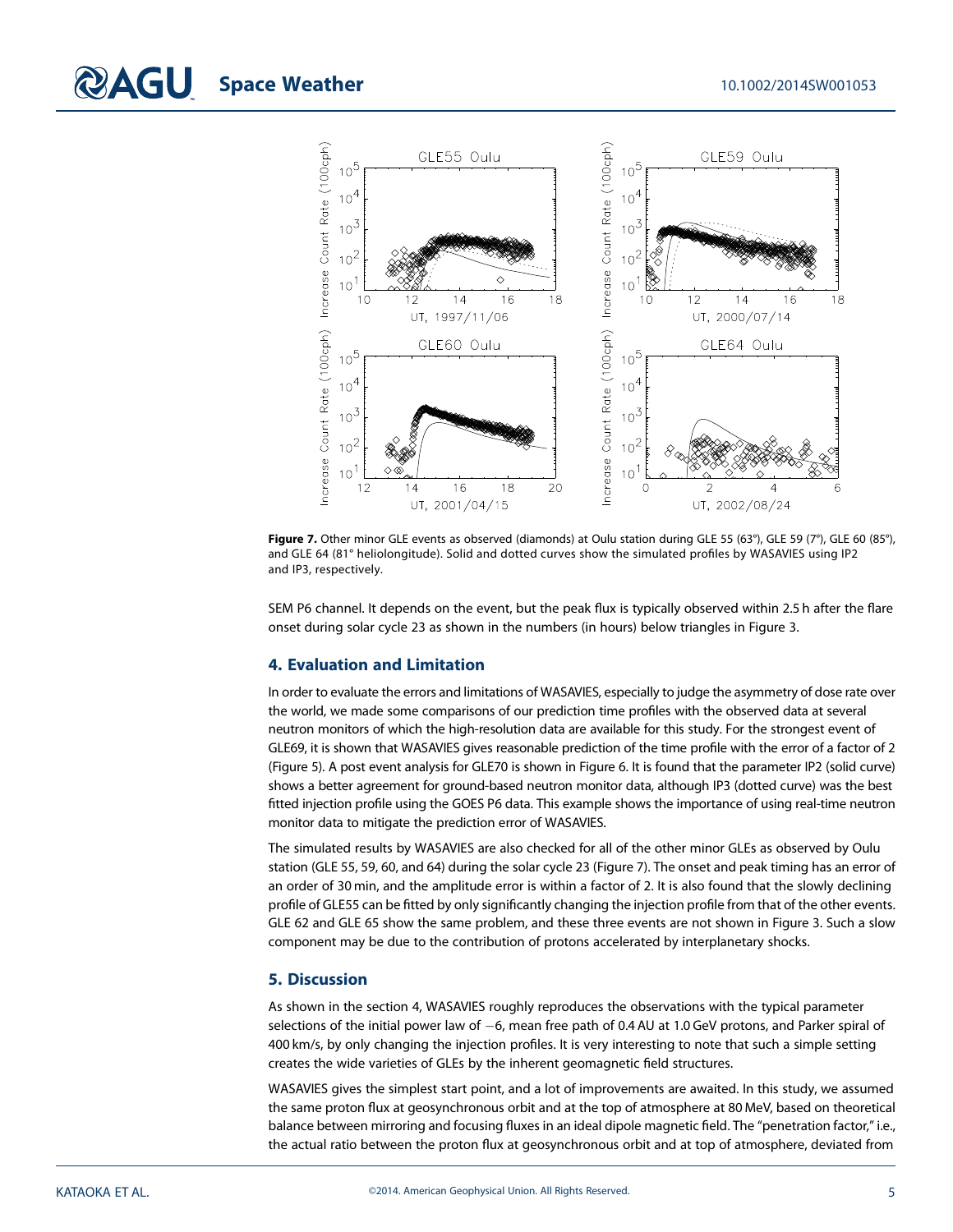

Figure 8. Realistic reconstruction of the solar wind speed distribution in the inner heliosphere by SUSANOO project during (left) GLE69 and (right) before GLE70. The Earth is located at the position  $(X = 215, Y = 0)$ . A series of CMEs propagate westward for GLE69. Black lines show the magnetic field lines traced back from the Earth's position.

the unity may cause an error of roughly 50% [Bornebusch et al., 2010] in the energy range of an order of 100 MeV. It would therefore be important to evaluate the penetration factor more carefully to reduce the potential errors.

It has been known that the speed of CMEs is essentially important to improve the physics-based model of SEP and GLEs [Gopalswamy et al., 2012]. Next challenge would therefore be to use the CME speed to selfconsistently simulate the peak amplitude as well as the injection profiles of the proton flux [Kataoka et al., 2011]. How to understand, model, and predict the time variation of the proton energy spectrum itself is a very interesting and important scientific topic of future research and contributes to understand the fundamental generation mechanisms of GeV protons in the inner heliosphere. Real-time detection of CME speed within a few hours after flare onset would be very important for the forecast of GLE time profiles, and a possible correlation between the propagation speed of EUV waves and CME speed may also be useful for the forecast purpose because the EUV wave speed can be detected within half an hour after the flare onset.

Distribution of interplanetary magnetic field in the inner heliosphere is also essentially important to improve the physics-based model. WASAVIES uses Parker spiral to keep the simplicity and consistency, but the actual connectivity of magnetic field lines to the Earth, the path length, and mean free path would only be correctly understood by a very realistic three dimensional MHD simulation. For example, a simulation of the background solar wind configuration of the inner heliosphere is provided in real time by the SUSANOO project [Shiota et al., 2014], and they are preparing to include realistic CMEs in their model as shown in Figure 8 as a next step. Such a global modeling of the realistic solar wind structures in the inner heliosphere including CMEs would therefore be very important to advance this field of research.

#### **Acknowledaments**

We thank the University of Delaware and Bartol Research Institute for furnishing Thule, McMurdo, and Newark neutron monitor data. We also thank Ilya Usoskin from Sodankyla Geophysical Observatory of the University of Oulu to provide Oulu neutron monitor data online. GOES X-ray and proton flux data are provided from NOAA NGDC. This work was supported by a grant-in-aid for Scientific Research (C) "Development of WASAVIES" (23540521, Head Investigator: R. Kataoka) from the Ministry of Education, Science, Sports, Technology, and Culture of Japan.

#### References

- Aran, A., B. Sanahuja, and D. Lario (2005), Fluxes and fluences of SEP events derived from SOLPENCO, Ann. Geophys., 23, 3047–3053, doi[:10.5194/angeo-23-3047-2005.](http://dx.doi.org/10.5194/angeo‐23‐3047‐2005)
- Aran, A., B. Sanahuja, and D. Lario (2006), SOLPENCO: A solar particle engineering code, Adv. Space Res., 37, 1240–1246.
- Beeck, J., and G. Wibberenz (1986), Pitch angle distributions of solar energetic particles and the local scattering properties of the interplanetary medium, Astrophys. J., 311, 437–450.
- Bieber, J. W., W. H. Matthaeus, C. W. Smith, W. Wanner, M.-B. Kallenrode, and G. Wibberentz (1994), Proton and electron mean free paths: The Palmer consensus revisited, Astrophys. J., 420, 294.
- Bornebusch, J. P., J. M. Wissing, and M.-B. Kallenrode (2010), Solar particle precipitation into the polar atmosphere and their dependence on hemisphere and local time, Adv. Space Res., 45, 632–637.
- Copeland, K., H. H. Sauer, F. E. Duke, and W. Friedberg (2008), Cosmic radiation exposure of aircraft occupants on simulated high-latitude flights during solar proton events from 1 January 1986 through 1 January 2008, Adv. Space Res., 42, 1008-1029.
- Dröge, W. (2000), The rigidity dependence of solar particle scattering mean free paths, Astrophys. J., 537, 1073–1079.

Forbush, S. E. (1946), Three unusual cosmic-ray increases possibly due to charged particles from the Sun, Phys. Rev., 70(9–10), 771–772. Gopalswamy, N., H. Xie, S. Yashiro, S. Akiyama, P. Makela, and I. G. Usoskin (2012), Properties of ground level enhancement events and the associated solar eruptions during solar cycle 23, Space Sci. Rev., 171, 23–60, doi:[10.1007/s11214-012-9890-4.](http://dx.doi.org/10.1007/s11214‐012‐9890‐4)

- Jokipii, J. R. (1966), Cosmic-ray propagation. I. Charged particles in a random magnetic field, Astrophys. J., 146, 480.
- Kataoka, R., T. Sato, and H. Yasuda (2011), Predicting radiation dose on aircraft from solar energetic particles, Space Weather, 9, S08004, doi[:10.1029/2011SW000699.](http://dx.doi.org/10.1029/2011SW000699)